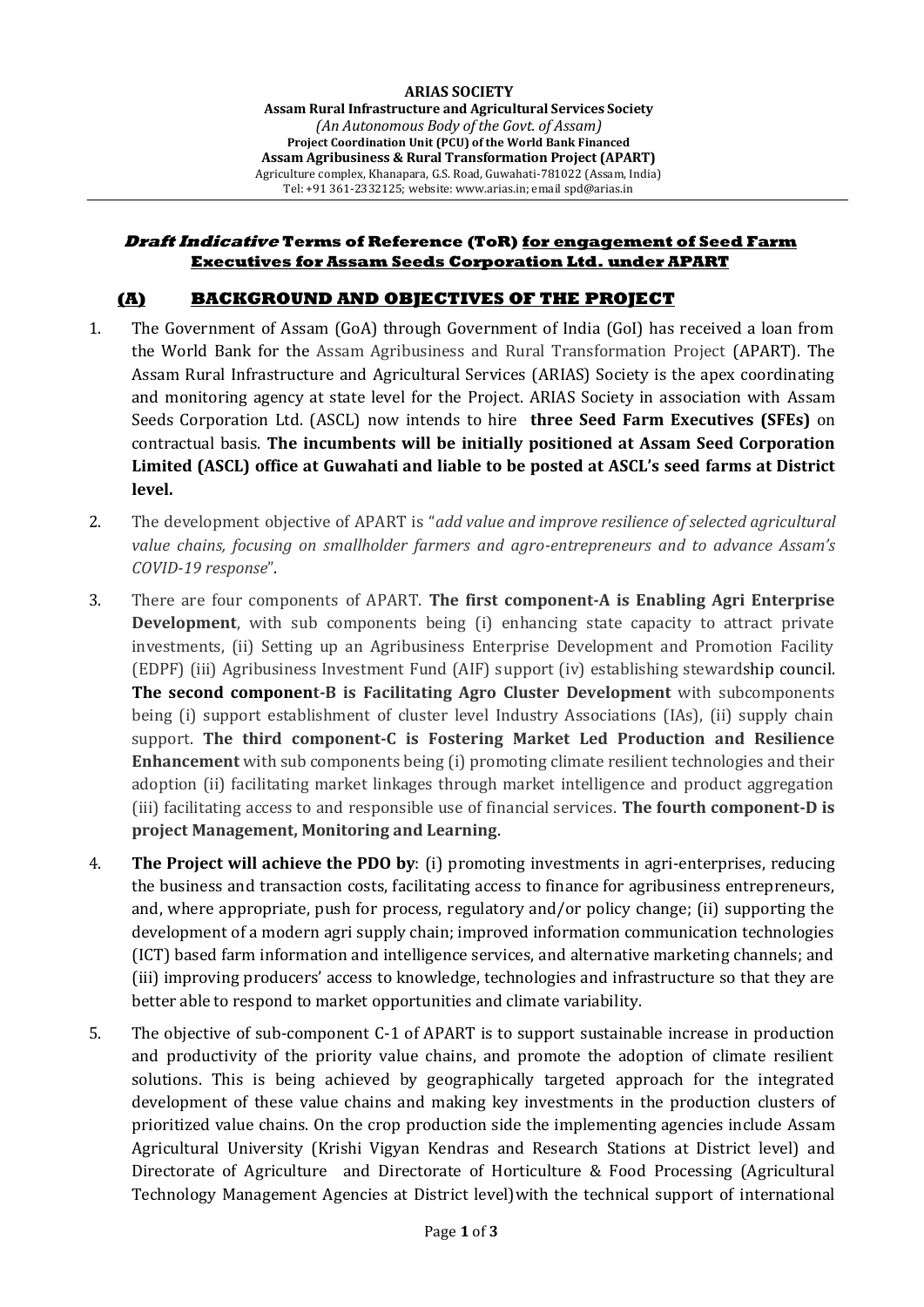agencies like International Rice Research Institute (IRRI), International Potato Centre (CIP), World Vegetable Centre (WVC) and national knowledge partner Indian Council of Agricultural Research (ICAR)- Directorate of Rapeseed and Mustard Research (DRMR).

6. Good quality seed is the basis of a good crop and good yields. Strengthening seed systems is an important activity under APART as well as a priority area for Government of Assam (GoA). In order to produce seeds in the farms of Assam Seeds Corporation Ltd (ASCL) and for optimal utilization of the available resources of the seed farms, ASCL requires **three Seed Farm Executives (SFEs) initially to be posted at Guwahati and later liable to be posted at the Seed Farms** at the District level.

# **(B) OBJECTIVES OF THE ASSIGNMENT AND SCOPE OF POSITION**

- 7. The scope of position for **Seed Farm Executive (SFE)** mainly involves support to production of quality seeds in the farms of the Assam Seed Corporation Limited (ASCL).
- 8. *The key job responsibilities of Seed Farm Executive (SFE) include*
- a. **SFE** will plan for the seeds production program in the respective farms as per allotted target and the plan will be submitted to the ASCL Head quarter for necessary approval. Planning should be made well ahead of time and shall follow the crop calendar as prepared by the Head office.
- b. **SFE** shall provide the crop variety requirement as per the agro-climatic zone of the allotted district(s).
- c. **SFE** shall prepare a cost estimate before taking the production program and will send for due approval of the competent authority.
- d. It will be the responsibility of the **SFE** for maintenance of quality upto bagging of the seeds.
- e. **SFE** will liaison with the respective local Assistant Seed Certification Officer (ASCO) for quality seed production & certification.
- f. It will be the responsibility of the **SFE** for proper monitoring in seed production, processing, packing and storage etc.
- g. The **SFE** will carry out post harvest supervision along with the concerned ASCO.
- h. The **SFE** will monitor the harvested stocks of seed crop for certification as per prescribed norms with concerned ASCO.
- i. The **SFE** will assist the concerned ASCOs during the process of seed certification including collection of seed samples etc.
- j. Any other task assigned by the Reporting Officer.
- k. **Travel Requirements:** The **SFE** will be required to take up need based travel within the State of Assam with the approval of Reporting Officer. Occasional out of state visits may also be required as directed.

## **(C) QUALIFICATIONS, EXPERIENCE, AGE ETC**

- 9. **Educational Qualification:** Bachelors in Agriculture from a recognized University/ institute.
- 10. **Working Experience:** Minimum **two years** of experience in relevant field besides seed production & related activities. Fresh candidates with Masters in Seed Science/ Plant Breeding or a closely related field may also be considered for interview, in case sufficient candidates with experience as mentioned above are not available.
- **11. Computer Skills:** Must have proficiency in the use of Internet based applications, Graphics, MS Word, MS Excel and MS Power Point and other related applications.
- 12. **Language**: Fluency in English & Hindi. Knowledge of other local languages will be an advantage.
- 13. **Age**: Age of the candidate should not be more than **35** years as on **1st March, 2022**.